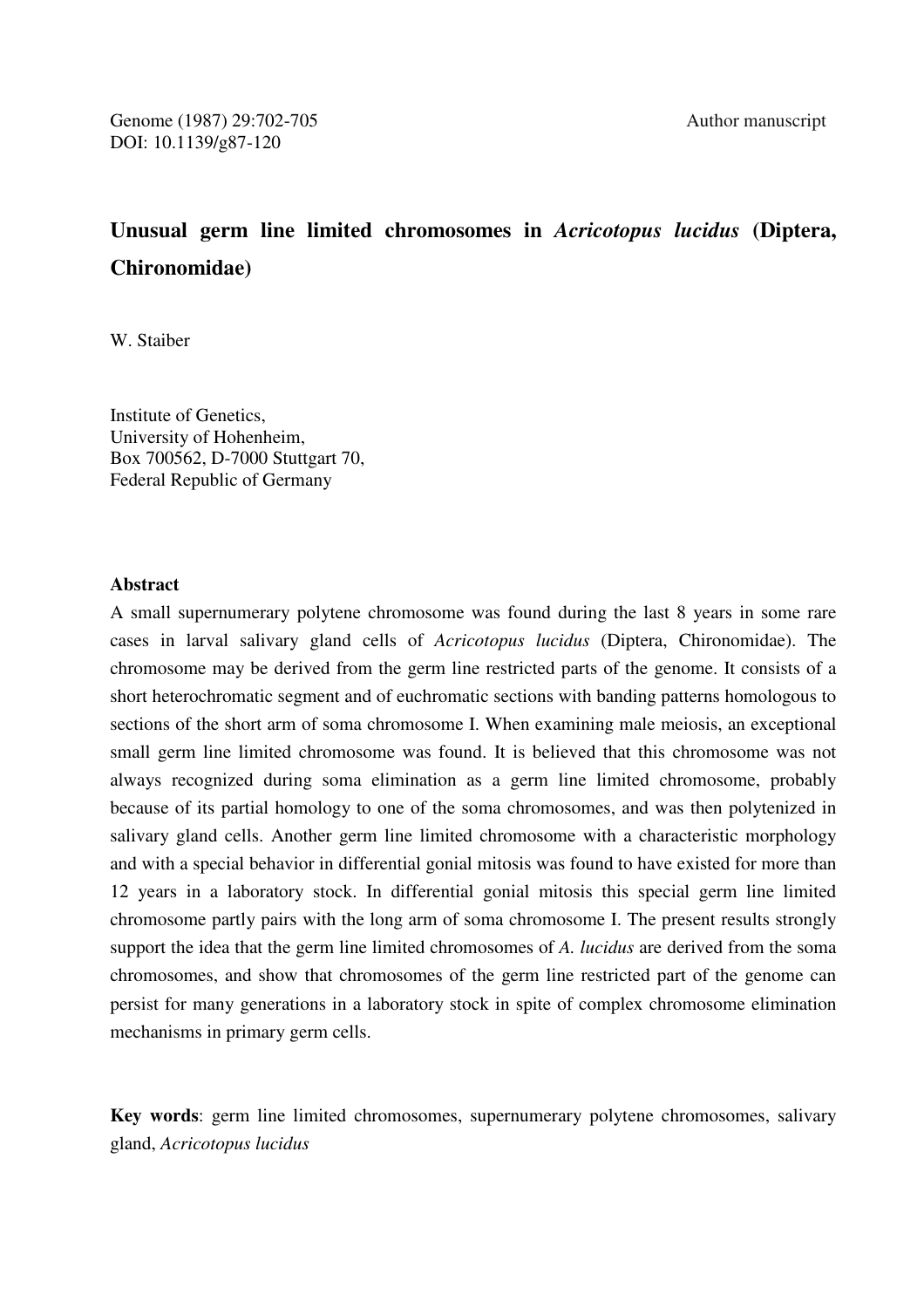### **Introduction**

During germ line - soma differentiation of the dipteran *Acricotopus lucidus* (Chironomidae, Orthocladiinae) parts of the genome, the germ line limited chromosomes  $(=K)$ s, being derived from "Keimbahn"; Bauer 1970) are eliminated from the prospective soma cells (Bauer and Beermann 1952). The elimination of the K's takes place by lagging during early cleavage divisions. In many larval tissues of *A. lucidus* the homologous soma chromosomes  $(= S's; 2n = 6)$ pair and form by polytenization three giant chromosomes exhibiting, especially in the salivary gland, a distinct and reproducible banding pattern (Mechelke 1953; Staiber and Behnke 1985). A detailed description of the complex chromosome cycle of K's and S's in bisexual Orthocladiinae was reported by Bauer (1970).

 Bauer (1970) X-rayed newly hatched females of the chironomid *Smittia parthenogenetica* to transfer parts of the K's into S's. Similar irradiation of sperm of *A. lucidus* resulted in the demonstration that the K's contain heterochromatic segments and S-homologous euchromatic sections (Staiber and Thudium 1986). Nevertheless, many questions as to the structure and also the function of the K's are still to be answered (for review Hennig 1986).

 Over the last few years, in some rare cases, the same supernumerary chromosome has been found in larval salivary glands of *A. lucidus*. It is assumed that the supernumerary chromosome is a germ line limited chromosome, not recognized as such during soma elimination because it consists mainly of sections homologous to one of the S's.

### **Materials and methods**

The larval salivary glands obtained from larvae of a laboratory stock of *Acricotopus lucidus* Staeger with chromosome I constitution CF (Wobus et al. 1971) were stained as described by Staiber ande Behnke (1985).

 To investigate gonial mitosis and meiosis, larval and prepupal testes, previously fixed in freshly prepared ethanol - acetic acid (3:1, v/v), were either stained in 0.5% lactoacetic orcein or, with air-dried preparations (made after the dry ice method), in 2% Giemsa in 0.01 M Sörensen phosphate buffer, ph 7.2.

## **Results and discussion**

 A small supernumerary polytene chromosome was found in salivary gland cells of six larvae of *A. lucidus* at different times in the last years in our laboratory strain (February 1979, August 1979, November 1979, February 1980, February 1980, October 1986). Each time the chromosome appeared only in a few cells of one of the two salivary glands of a larva. The supernumerary chromosome was observed to be present in 27, 4, 4, 3, 19, and 8 cells of the some 70-80 cells of a gland. In each case the chromosome was paired with the short left arm of the polytene SI in section 1D (Figs. la and lb).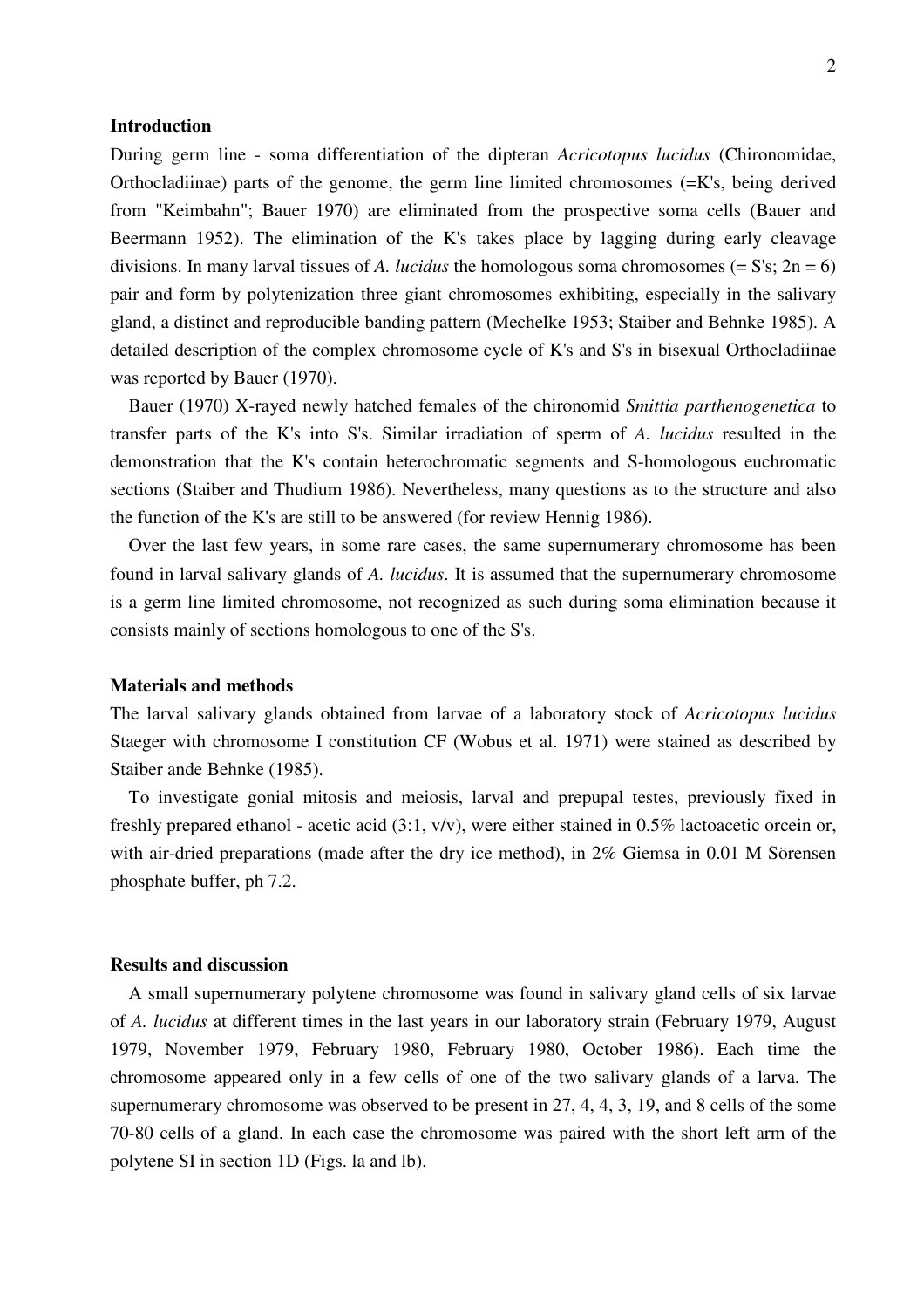

FIG. 1. (a) Supernumerary polyene chromosome (arrow), found in October 1986, which is paired with the short arm of soma chromosome I. (b) Pattern of bands of the supernumerary chromosome, found in February 1979. BR 1, Balbiani ring 1. H, heterochromatic segment. Bar = 10 µm

The chromosome consists of a heterochromatic segment of about 1.5 - 2  $\mu$ m in length and of an euchromatic section of about 70 bands. Starting from the heterochromatic block there is the Shomologous section 1D95/97 - 1D17 (40-41 bands), the section in which the supernumerary chromosome is synapsed with SI; a section of about five unidentificd bands; and the Shomologous section 1D99-1E47 (25 bands, Fig. 1b*).* 1E47 corresponds to the telomeric band of the short left arm of SI (Staiber and Behnke 1985). Most probably the centromere of the supernumerary chromosome is located within the heterochromatic block. The morphology of this block is comparable with that of the centromeric regions of the polytene S's; it differs remarkably from the structure of the X-ray induced K-heterochromatin insertions (Staiber and Thudium 1986).

 The supernumerary chromosome is estimated to have the same degree of polyteny as the somatically paired polytene S's. Supposing as many replication cycles as in the S's, the presumable K had to be present before polytenization in duplicate.

 The supenumerary polytene chromosome does not affect the regular puffing pattern of the S complement in those cells of a salivary gland that possess the additional chromosome. Probably the S complement tolerates this genomic unbalance because it is only a small part of the S complement that is present in fourfold instead of in twofold doses. That the bands of section 1D really exist in the germ line restricted parts of the genome was experimentally established by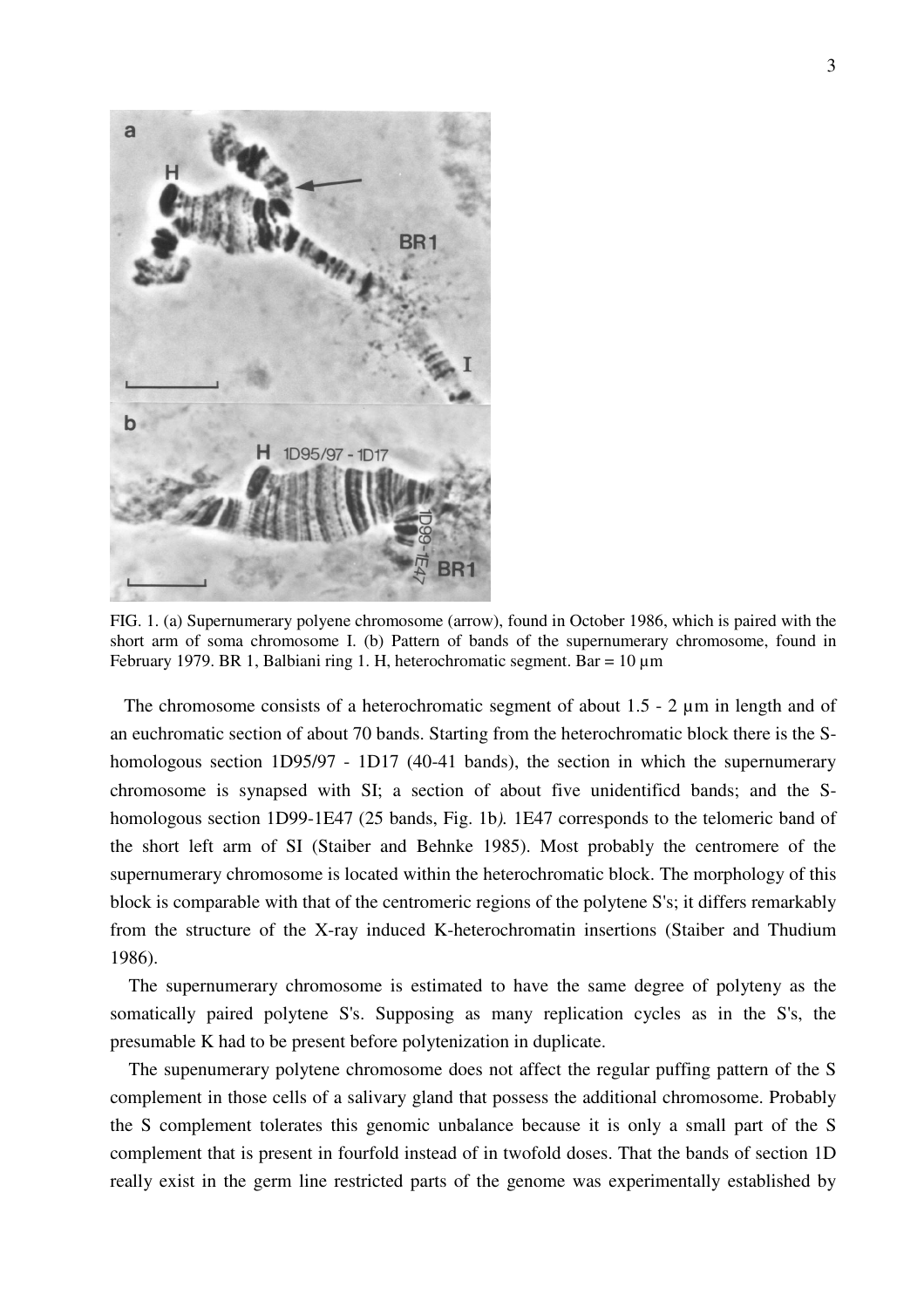transferring euchromatic K sections into S's by X-raying sperms of *A. lucidus* (see Fig. *5a* in Staiber and Thudium 1986).

 Supernumerary polytene chromosomes in larval salivary glands of chironomids have also been found in populations of *Chironomus plumosus* and *Chironomus melanolus* (Keyl and Hägele 1971), but these species lack germ line limited chromosomes. Furthermore, the additional chromosomes were present in all cells of soma and germ line investigated of individuals possessing supernumerary chromosomes.

 In the laboratory stock in which the supernumerary chromosome of Fig. la occurred in salivary gland cells, an exceptional small K was found in different stages of spermatocyte meiosis (arrows in Figs. 2a and 2b). Its length was about one-third of one of the S's. Usually the K's of *A. lucidus* are about double the size of the S's. In anaphase I, beside normal equal separation, the small K is frequently observed to migrate to one of the spindle poles (Fig. 2b).



FIG. 2. (a) Spermatocyte metaphase I of *A. lucidus* with three S and seven K bivalents, among them an exceptional small K (arrow; Orcein staining). (b) Early anaphase I. The small K moves to one pole (arrow; Giemsa staining). Bar =  $10 \mu$ m.

The elimination of the K's from the prospective soma cells takes place by lagging during the 5th cleavage division about 2.5 h after oviposition (Thudium 1974). lt is strongly supposed that the small K was not recognized as a K in the process of soma elimination at this early embryonic stage because it consists mainly of sections of the S complement.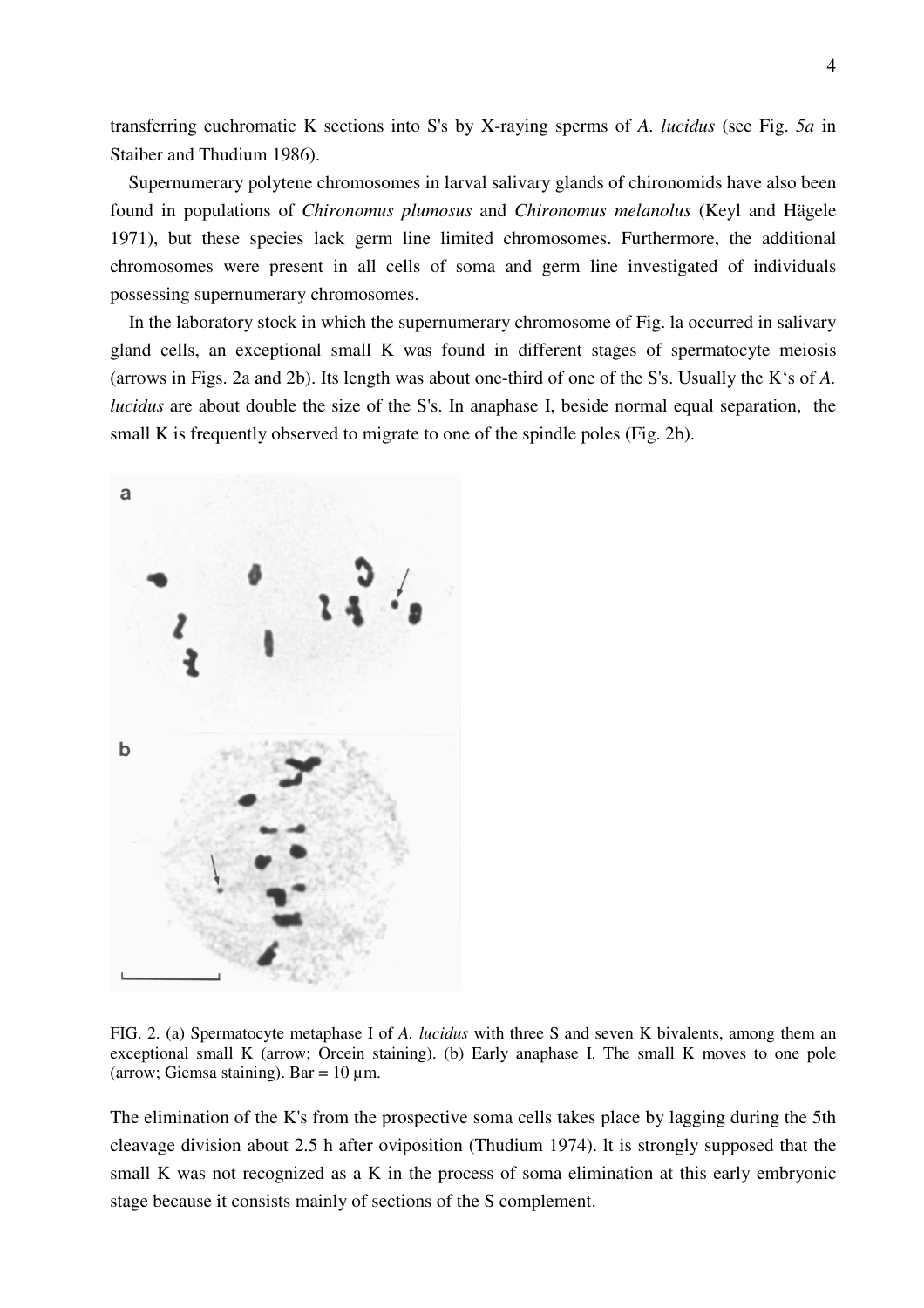The repeated occurrence of the identical polytenized K over a time of about 8 years indicates that K's can persist in the germ line of *A. lucidus* over many generations, in spite of the elimination of about one-half of the K's from the germ line during the first divisions of the primary germ cells (Bauer 1970). The same conclusion may be drawn from the observation of a special K first described by Thudium (1974), which is still present after more than 12 years in the germ line of an *A. lucidus* laboratory stock. Estimated at about six generations per year, this would amount to about 72 generation.

 The special K differs from the other K's by its characteristic morphology, being acrocentric with an arm ratio of about 1:3 (Figs. 3b and 3c)*,* and by its special behavior during differential mitosis. In differential mitosis, the last gonial mitosis, the reduction of the K's in the primary germ cells is compensated by the process that all K's move undivided to one pole, while the somatically paired S's first remain in the equatorial plate (Fig. 3a) and then make a normal equal separation. In the male sex a spermatocyte (2S- and 2K-chromosome sets) and an aberrant spermatocyte (2S-chromosome sets) are the result. In differential mitosis the special K can be observed either lying between the S's and the K's, or being associated with the S's, or partially paired with the long arm of SI (Figs. 3b and 3c)*.* The partial pairing of the special K and SI indicates a partial homology between these chromosomes; that is, both types of chromosomes contain the same SI section(s). However, the exceptional behavior of the special K cannot be ascribed only to the presence of SI-homologous sections, because the K's also contain sections of SII as established by polytenized K-S rearrangements (Staiber and Thudium 1986). A pairing of one of the K's with SIl was never observed.



FIG. 3. Male differential mitoses of *A. lucidus.* The K's are assembled undivided around one pole, while the somatically paired S's still lie in the equatorial plate. Differential mitoses from the same testis exhibiting none (a), one (b)*,* and a pair (c**)** of a special K (arrows in band c*).* In b and c the special K is partially paired with SI. Bar =  $10 \mu$ m.

 In the same testis, differential mitoses could be found, exhibiting either none, one, or a pair of the special K (Figs. 3a, 3b, and 3c)*.* From that, one can conclude that either a nondisjunction of the special K in gonial mitoses occurred or that an elimination of both (paternal and maternal), one, or none of the special Ks took place in the primary germ cells.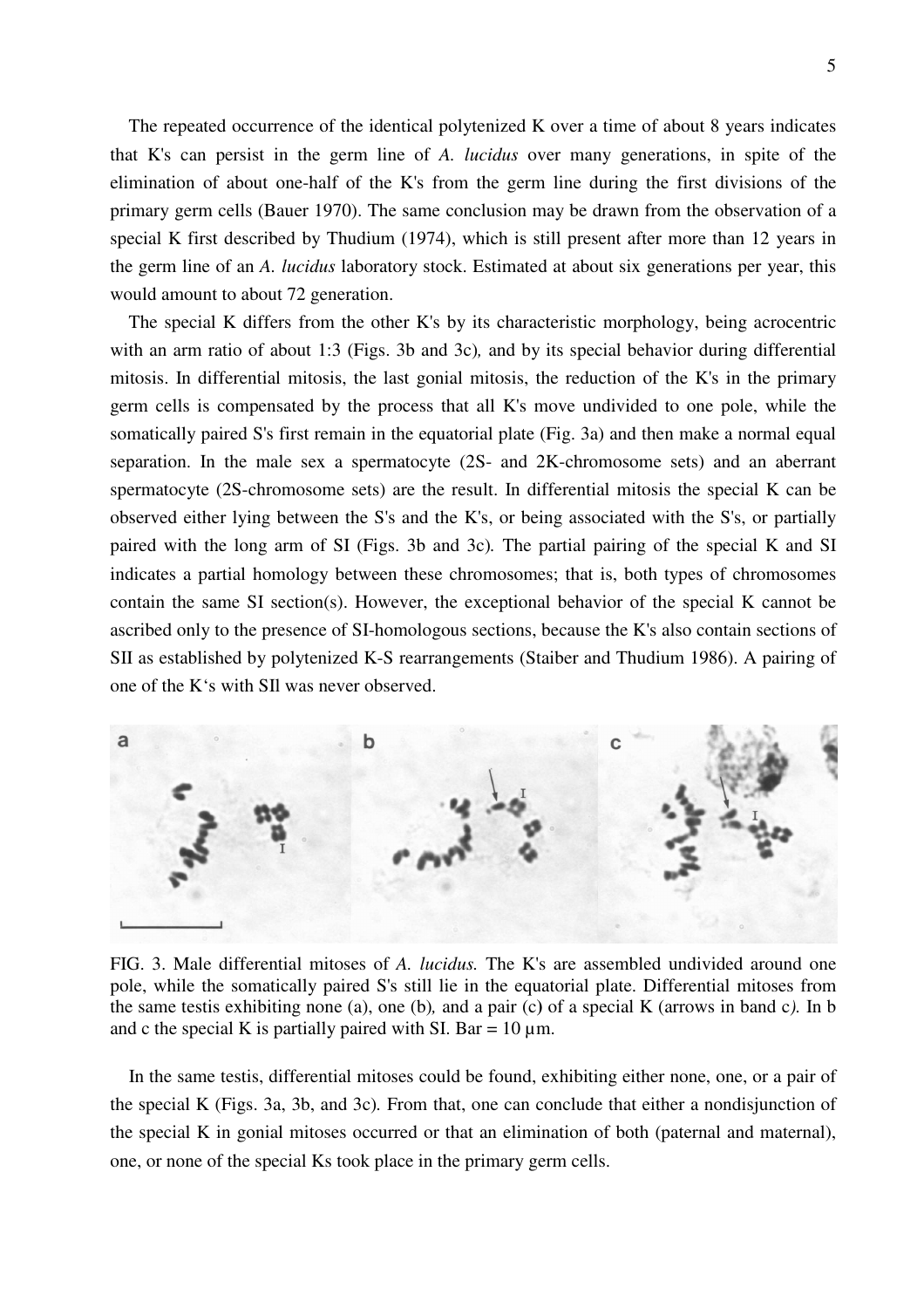Thudium (1974) reported that in differential mitoses the special K can either behave as the other K's, that is, move undivided to one pole, or it can make a normal anaphasic separation, as do the S's, so that each of the generating cells gets one chromatid. Thus, the special K takes up an intermediate position between S's and K's.

 Both types of the above-mentioned K's contain rearranged SI sections. Interesting in this connection is that in natural populations of *A. lucidus* the SI especially exhibits a tendency to rearrangement (Wobus et al. 1971; Panitz 1972).

 The present results support former findings resulting from X-ray experiments and C-banding (Staiber and Thudium 1986); namely, that the K's of *A. lucidus* contain S-homologous sections and that the K's may therefore be derived from the S's by rearrangements. As has been established, there are K's that persist in a laboratory stock for many generations, despite the elimination of about one-half of the K's from the primary germ cells during the complex chromosome cycle of *A. lucidus.* The process of soma elimination seems not to be an absolute process because mistakes do occur, and in rare cases therefore K's do pass into the soma.

#### **Acknowledgement**

I wish to express my thanks to Professor F. Mechelke for encouragement and support.

#### **References**

- BAUER, H., 1970. Rearrangements between germ-line limited and somatic chromosomes in *Smittia parthenogenerica* (Chironomidae, Diptera). Chromosoma, 32: 1-10.
- BAUER, H., and BEERMANN, W. 1952. Chromosomencyclus der Orthocladiinen (Nematocera, Diptera). Z. Naturforsch., 7b: 557-563.
- HENNIG, W. 1986. Heterochromatin and germ line-restricted DNA. *In* Results and problems in cell differentiation. Vol. 13. Germ line - soma differentiation. *Edited by* W. Hennig. Springer-Verlag, Berlin, Heidelberg, New York, Tokyo. pp. 175-192.
- KEYL, H.-G., and HÄGELE, K. 1971. B-Chromosomen bei *Chironomus*. Chromosoma, 35: 403-417.
- MECHELKE, F. 1953. Reversible Strukturmodifikationen der Speicheldrüsenchromosomen von *Acricotopus lucidus.* Chromosoma, 5: 511-543.
- PANITZ, R. 1972. Balbiani ring activities in *Acricotopus lucidus. In* Results and problems in cell differentiation. Vol. 4. Developmental studies on giant chromosomes. *Edited by* W. Beermann. Springer-Verlag Berlin, Heidelberg, New York. pp. 209-227.
- STAIBER, W., and BEHNKE, E. 1985. Developmental puffing activity in the salivary gland and Malpighian tubule chromosomes of *Acricotopus lucidus* (Diptera, Chironomidae). Chromosoma, 93: 1-16